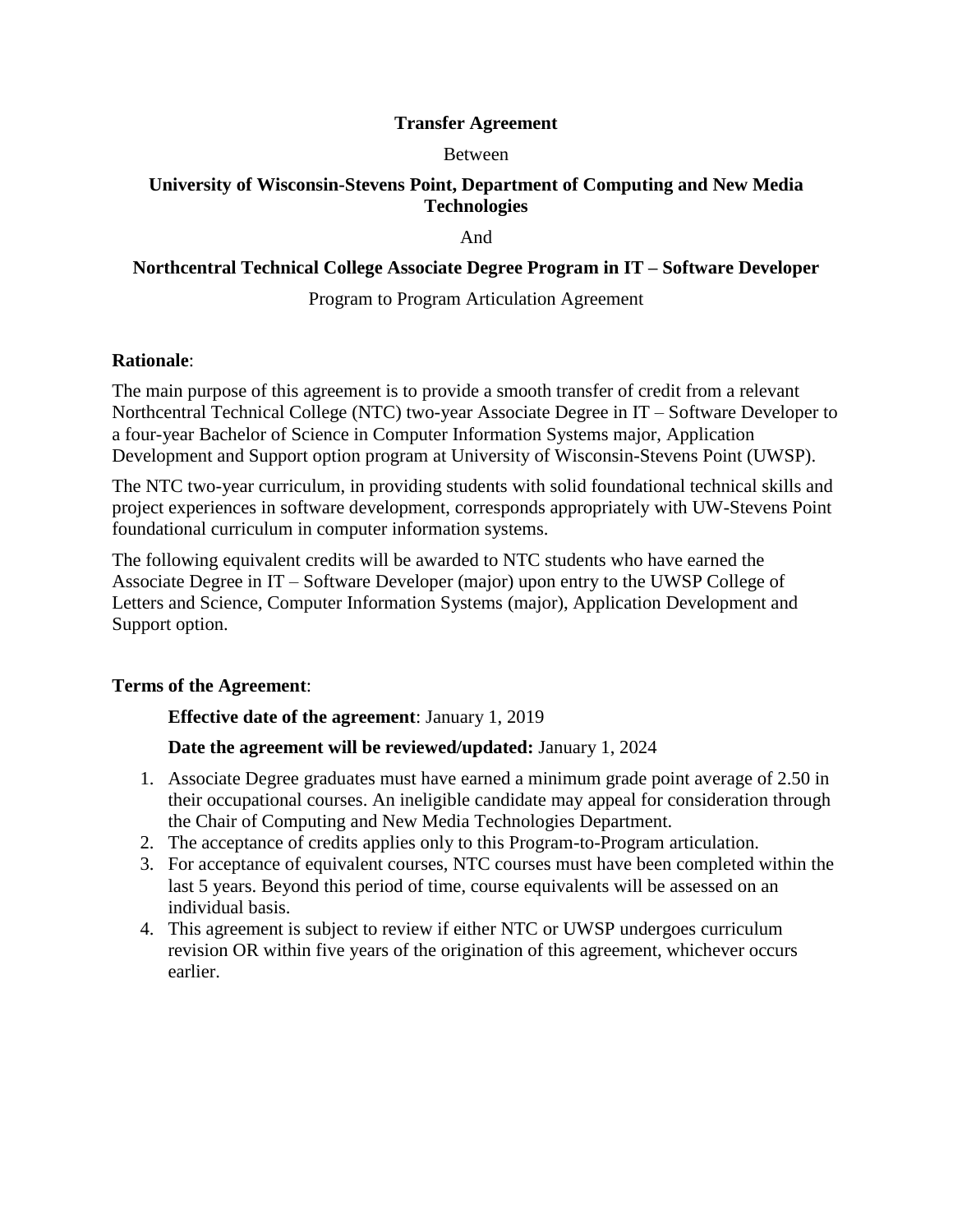## **Table 1: Articulated Relevant Software / Application Development Courses and Credit Transfer Equivalency**

| <b>Northcentral Technical College</b> |                                                                   |                | <b>UWSP Computing and New Media</b><br><b>Technologies</b> |                                                     |                |                                |  |
|---------------------------------------|-------------------------------------------------------------------|----------------|------------------------------------------------------------|-----------------------------------------------------|----------------|--------------------------------|--|
|                                       |                                                                   |                |                                                            | <b>General Education Courses</b>                    |                |                                |  |
| Course<br>number                      | <b>Course Name</b>                                                | <b>Credits</b> | Course<br>number                                           | <b>Course Name</b>                                  | <b>Credits</b> | <b>Notes</b>                   |  |
| 10-801-196                            | Oral/Interpersonal<br>Communications                              | 3              | <b>COMMEL</b>                                              | Elective                                            | 3              | <b>GEP:</b> Social<br>Sciences |  |
| 10-801-195<br>OR<br>10-801-136        | Written Communication OR<br><b>English Composition 1</b>          | 3              | <b>ENGL 101</b>                                            | Freshman English                                    | 3              | GEP: Written<br>Communication  |  |
| 10-804-189                            | <b>Introductory Statistics</b>                                    | 3              | <b>MATH 355</b>                                            | <b>Elementary Statistical Methods</b>               | 3              | GEP: Quant.<br>Literacy        |  |
| 10-809-199<br>OR<br>10-809-198        | Psychology of Human<br><b>Relations OR</b><br>Intro to Psychology | 3              | PSYC EL<br><b>OR</b><br><b>PSYC 110</b>                    | Elective<br><b>OR</b><br>Introduction to Psychology | 3              | <b>GEP:</b> Social<br>Sciences |  |
| 10-809-166                            | Intro to Ethics: Theory & App                                     | 3              | <b>PHIL 101</b>                                            | Introduction to Ethics in Society                   | 3              | GEP:<br>Humanities             |  |
| 10-804-133                            | Math & Logic                                                      | 3              |                                                            | No degree credit                                    |                |                                |  |
| <b>Courses in the Major</b>           |                                                                   |                |                                                            |                                                     |                |                                |  |
| Course<br>number                      | <b>Course Name</b>                                                | <b>Credits</b> | Course<br>number                                           | <b>Course Name</b>                                  | <b>Credits</b> | <b>Notes</b>                   |  |
| 10-152-223                            | User Experience Design                                            | 3              | WD 201                                                     | <b>Interaction Design</b>                           | 3              |                                |  |
| 10-152-331                            | Data Concepts                                                     | 3              | <b>CIS 210</b>                                             | Database Design and<br>Implementation               | 3              |                                |  |
| 10-152-500                            | IT Development and Design<br>Fundamentals                         | $\mathbf{1}$   | WD 201                                                     | <b>Interaction Design</b>                           | 1              |                                |  |
| 10-152-501                            | Programming Concepts A                                            | $\mathbf{1}$   | CNMT 100                                                   | Principles of Computing                             | $\mathbf{1}$   |                                |  |
| 10-152-502                            | Programming Concepts B                                            | $\mathbf{1}$   | CNMT 100                                                   | Principles of Computing                             | $\mathbf{1}$   |                                |  |
| 10-152-503                            | Programming Concepts C                                            | $\mathbf{1}$   | CNMT 100                                                   | Principles of Computing                             | $\mathbf{1}$   |                                |  |
| 10-152-211                            | Web Design I                                                      | 3              | <b>CNMT 210</b>                                            | Web Design and Development I                        | 3              |                                |  |
| 10-152-332                            | Database Design and SQL                                           | 3              | <b>CIS 210</b>                                             | Database Design and<br>Implementation               | $\mathbf{1}$   |                                |  |
|                                       |                                                                   |                | CIS 1XXT                                                   | CIS elective                                        | $\mathbf{2}$   |                                |  |
| 10-152-391                            | Collaborative Application<br>Development                          | 3              | CIS <sub>2</sub> XXT                                       | CIS elective                                        | 3              |                                |  |
| 10-152-504                            | Object - Oriented<br>Programming A                                | $\mathbf{1}$   | CNMT <sub>110</sub>                                        | Object-Oriented Programming                         | $\mathbf{1}$   |                                |  |
| 10-152-505                            | Object - Oriented<br>Programming B                                | 1              | <b>CNMT 110</b>                                            | Object-Oriented Programming                         | $\mathbf{1}$   |                                |  |
| 10-152-506                            | Object - Oriented<br>Programming C                                | $\mathbf{1}$   | <b>CNMT 110</b>                                            | Object-Oriented Programming                         | 1              |                                |  |
| 10-152-510                            | Advanced .Net Programming<br>A                                    | $\mathbf{1}$   | CNMT 110                                                   | Object-Oriented Programming                         | $\mathbf{1}$   |                                |  |
| 10-152-511                            | Advanced .Net Programming<br>В                                    | $\mathbf{1}$   | CIS 2XXT                                                   | CIS elective                                        | $\mathbf{1}$   |                                |  |
| 10-152-512                            | Advanced .Net Programming<br>C                                    | $\mathbf{1}$   | CIS 2XXT                                                   | CIS elective                                        | $\mathbf{1}$   |                                |  |
| 10-152-310                            | Client-Side Web Development                                       | 3              | CNMT 210                                                   | Web Design and Development I                        | 1              |                                |  |
|                                       | 1                                                                 |                | WD 211                                                     | Web Design and Development II                       | $\sqrt{2}$     |                                |  |
| 10-152-333                            | <b>Advanced Data Management</b>                                   | 3              | CIS 2XXT                                                   | CIS elective                                        | $\mathfrak{Z}$ |                                |  |
| 10-152-392                            | Software Architecture                                             | $\mathfrak{Z}$ | <b>CIS 220</b>                                             | Systems Analysis and Design                         | $\mathfrak{Z}$ |                                |  |